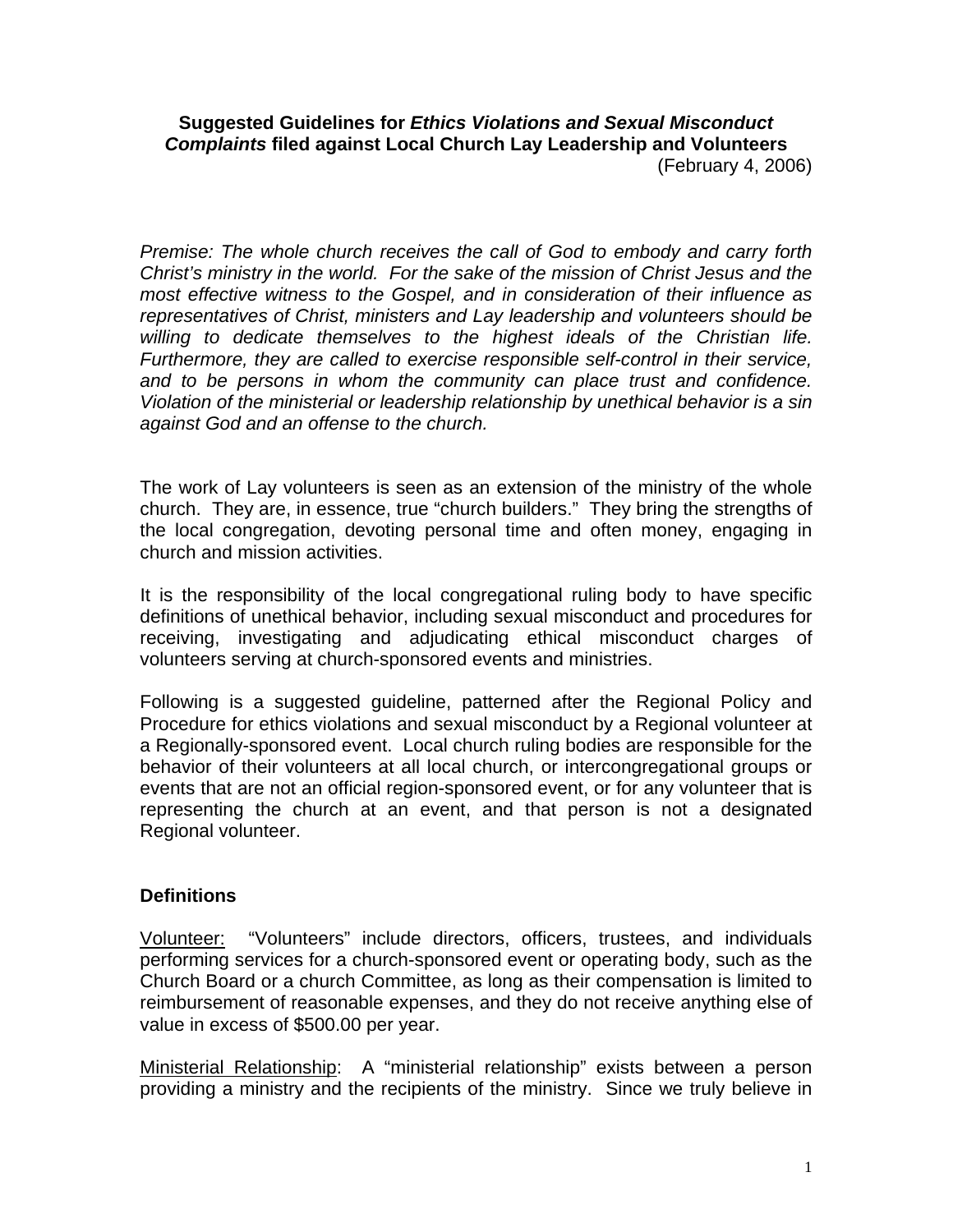the "Priesthood of all Believers" a ministerial relationship is not limited to ordained and licensed clergy, but to all persons who serve in a leadership capacity. Church volunteers, including camp directors and counselors, adult youth sponsors, teachers, presenters and others formally placed into leadership by church staff for church events and programs enter into a ministerial relationship with those whom they serve.

Church Event, Program or Activity: Any event in which the church staff or authorized volunteers have sole or majority planning and the church has financial responsibility. The congregational ruling body has authority over who serves as a volunteer at these events, and all volunteer guidelines and policies apply.

Ethics Violation: All local church volunteers enter into a covenantal agreement of high standards of moral and ethical behavior, including but not limited to, expectations agreed to on a Volunteer Code of Ethics Covenant or the Ethical Guidelines for Congregations document. Any behavior in contradiction to this agreement, either directly or indirectly, overtly or covertly, may be considered a violation.

Sexualized Behavior: "Sexualized Behavior" encompasses a broad spectrum, or continuum, of behavior which may include, for example, speech, correspondence, gestures and humor, as well as physical contact. Many behaviors which might be acceptable in other social contexts are inappropriate to any ministerial relationship. Likewise, behaviors which may be innocent in themselves (such as hugging) may be sexualized by intensity, duration, and so forth.

Sexual Misconduct: Types of sexual misconduct may include—but are not limited to:

- 1. A sexual relationship between a church volunteer and a person with whom he/she is in a ministerial relationship.
- 2. Rape, or touching by force, threat, or intimidation.
- 3. Any other type of sexual conduct which is injurious to the physical or emotional health of another.
- 4. Sexual harassment which includes but may not be limited to: making unsolicited advances, suggestive correspondence or emails, requesting sexual favors, inducing a person into a sexual relationship, giving unwanted sexual attention to a person (or ANY sexual attention t a minor), punishing a refusal to comply with sexual demands, or engaging in sexual behavior with minors. This may involve a wide range of behavior from verbal innuendo, subtle suggestions and inappropriate sexual jokes and remarks to overt demands and physical abuse.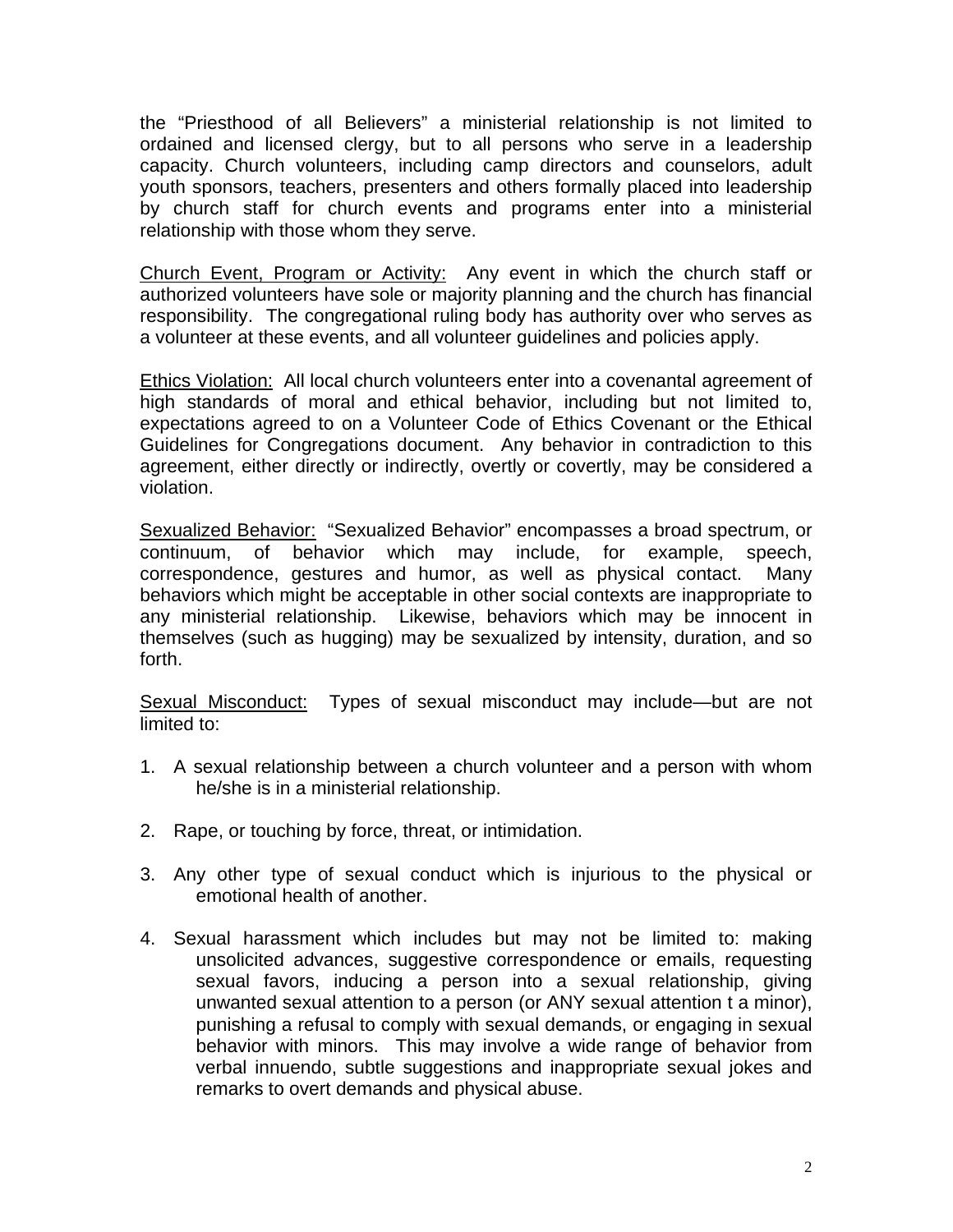Other Unethical Behaviors: May include—but are not limited to:

- 1. Violation of confidentiality except as required by law.
- 2. Unauthorized use of church funds.
- 3. Abuse of alcohol or drugs.
- 4. Flagrant, repeated, or serious violations of the Volunteer Code of Ethics or Ethical Guidelines for Congregational Conduct.
- 5. Failure to be truthful in information provided to the congregational ruling body.

## **Principles of Procedure**

- 1. All claims of Volunteer ethical misconduct will be taken seriously by the congregational ruling body. When received in a signed, written format, such claims will be responded to as quickly as possible by the appropriate officer and committee chair. It is recognized that in some cases the complainant may not be the victim of the alleged misconduct. However, it is the right of anyone affected by the conduct and who may therefore be a secondary victim, including parents, congregational or Regional church officials, to bring forth a complaint.
- 2. Ordinary Initial Process in Sexual Misconduct or Other Flagrant Ethical Violations:
	- a. Upon the receipt of such a signed, written complaint by the congregational ruling body, the Chair of the relevant committee in conjunction with the appropriate church staff and/or officer will make an initial review of the allegation.
	- b. That initial review shall include appointment by the Chair and Officer of a 2-3 person response team (one of whom to be designated as the leader) to meet with the complainant. No member of the Response team shall be a member of the relevant committee or from the church staff.
	- c. The Response Team will meet with the complainant in a timely fashion and to offer support and to hear further the nature of the complaint and to be a resource concerning the process. The Response Team will not attempt to evaluate the merits of the complaint.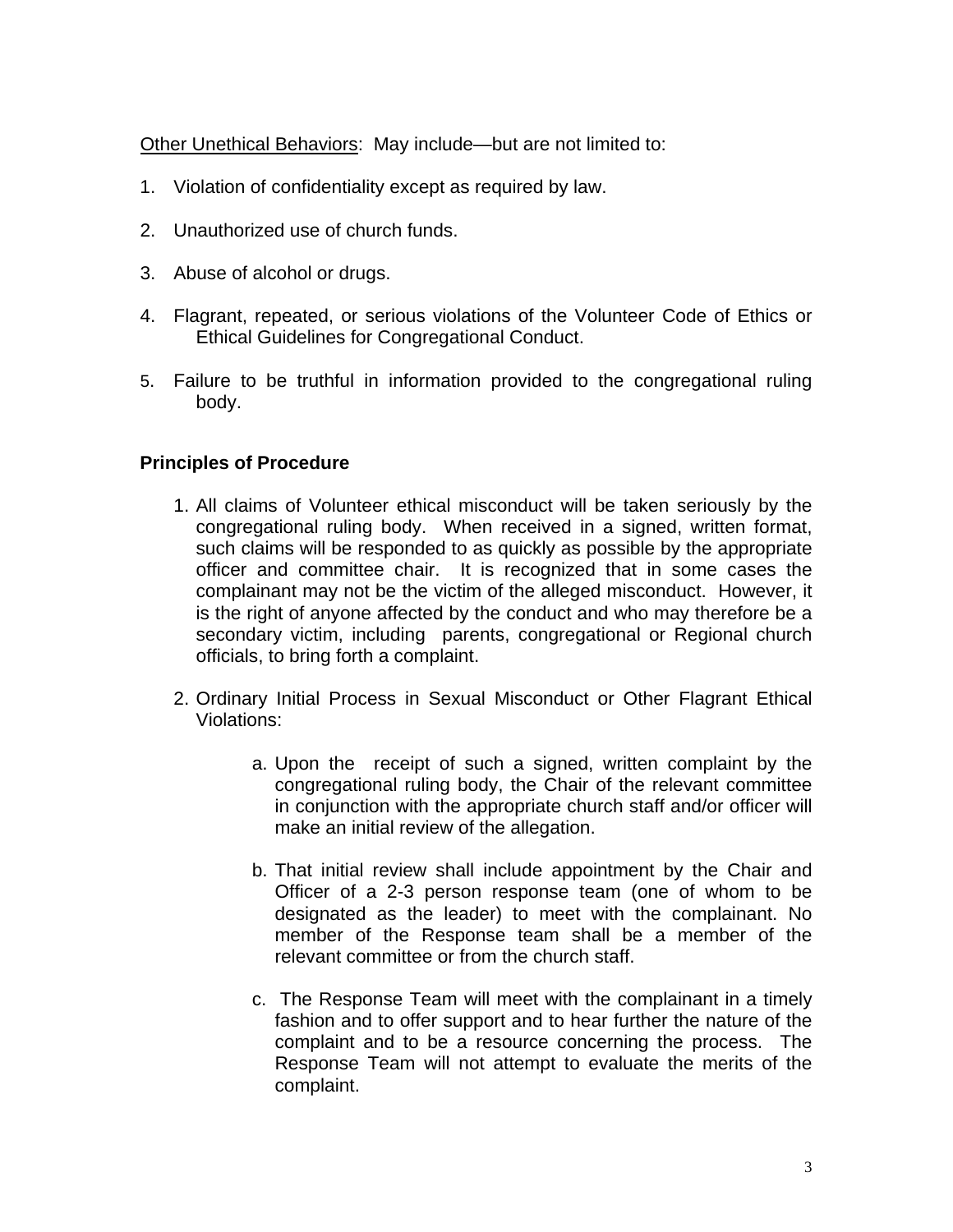- d. The confidential written results of such an interview will be forwarded as quickly as possible by the response team leader to the Chair and Officer.
- e. If the Officer and Chair (or designee) determines that the complaint warrants action, they will advise the accused of the complaint, giving him/her a copy of the complaint and a copy of the Regional Volunteer Code of Ethics. The accused will be given the opportunity to meet with the same Response Team and will be invited to submit a written, signed response which can be shared with the complainant. The accused will be instructed to have no direct contact with the complainant during this process. The accused and complainant may also be offered the appointment of a support person.
- f. Throughout this process, concern and care for the welfare of the complainant and the accused will be exhibited, and steps will be taken to protect the community involved and other potential victims, as possible within the scope of the congregational ruling body's authority and in keeping with confidentiality. Where such reporting is required by law, suspected violations of the law will be reported to civil authorities. The innocence of the accused in regard to the allegations will be presumed until unethical conduct is admitted or sustained.
- g. By mutual agreement of complainant, accused, Chair and Officer, the above process ( $a$  through  $e$ ) may be modified by mutual agreement if and where appropriate to the nature of the complaint.
- h. At the conclusion of the initial review, if the Chair (or designee) and Officer can resolve the complaint with satisfaction to all parties involved, then the matter will be considered closed and a report of the process and its disposition will be retained by the church Officer for the protection of all parties
- i. Upon counsel with the Officer and church staff, if deemed appropriate and necessary, the Chair will seek appropriate ways to inform those affected by the complaint and decision, recognizing the complexity and sensitivity of the issues involved.
- 3. Further Process: If, after the initial review is completed, the complaint cannot be resolved to the satisfaction of all parties, either a relevant standing committee or one appointed by the Chair and Officer shall provide further inquiry as follows: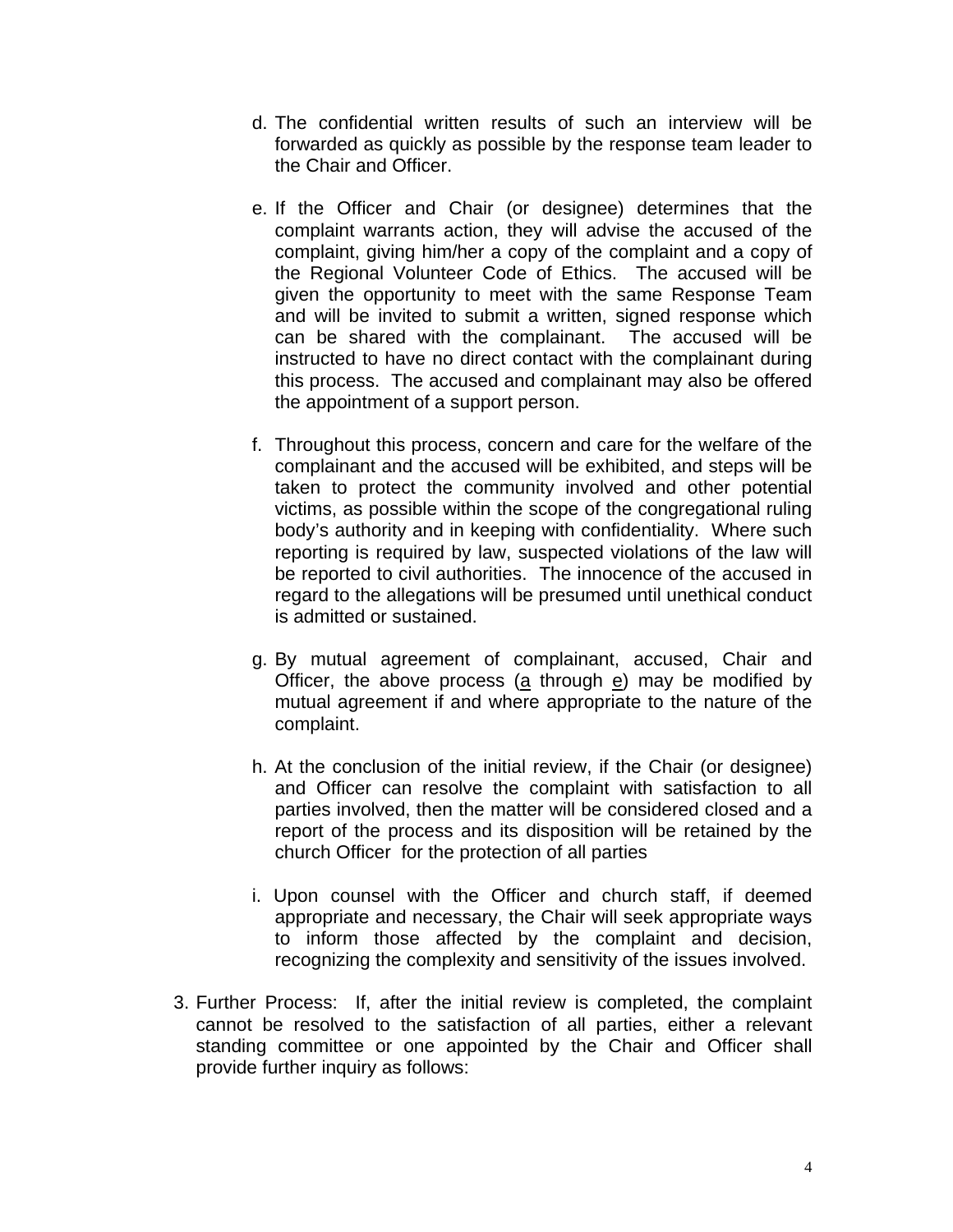The accused and complainant will be invited to appear before the appropriate committee, although not necessarily at the same time. The Chair may also invite the Regional Minister(s)/staff to attend and participate in the inquiry. The Chair will also seek to have any further written information that he/she deems helpful to the Committee. Any written information to be reviewed by the Committee — except that which is deemed confidential by its writer, including reports from the initial response team — will be made available to the accused. It is understood that the inquiry is not a legal proceeding. While the accused and complainant may bring support person(s) to the inquiry (with the permission of the Chair or Officer) legal counsel shall not participate in the inquiry or meetings.

- 4. During or at the conclusion of such an inquiry, if the Committee sustains the complaint, it may take a variety of actions including one or more of the following:
	- a. Continuing with further inquiry.
	- b. Reprimanding the accused and taking action, such as:

 1) Suspending eligibility for serving as a church volunteer for a stated period. The eligibility may be reviewed and re-evaluated by the Committee at the end of that time.

 2) Restricting the volunteer eligibility and involvement of the accused in church-sponsored events.

 3) Revoking eligibility for all current and future services as a church volunteer or officer, with no intention of entertaining any re-application.

- c. Recommending counseling (may be required to reinstate eligibility).
- d. Other appropriate sanctions.
- e. Informing selected parties, such as local pastors, congregations or relevant Regional bodies (and ecumenical judicatories, if applicable) of actions taken.
- f. Making necessary reports for legal and/or insurance reasons.
- 5. In the event that a church volunteer accused of ethical misconduct resigns his/her voluntary position or refuses to make him/herself available to the Committee at any stage of the processes outlined in this section, the Committee may take any action it deems appropriate in the absence of the accused's participation.